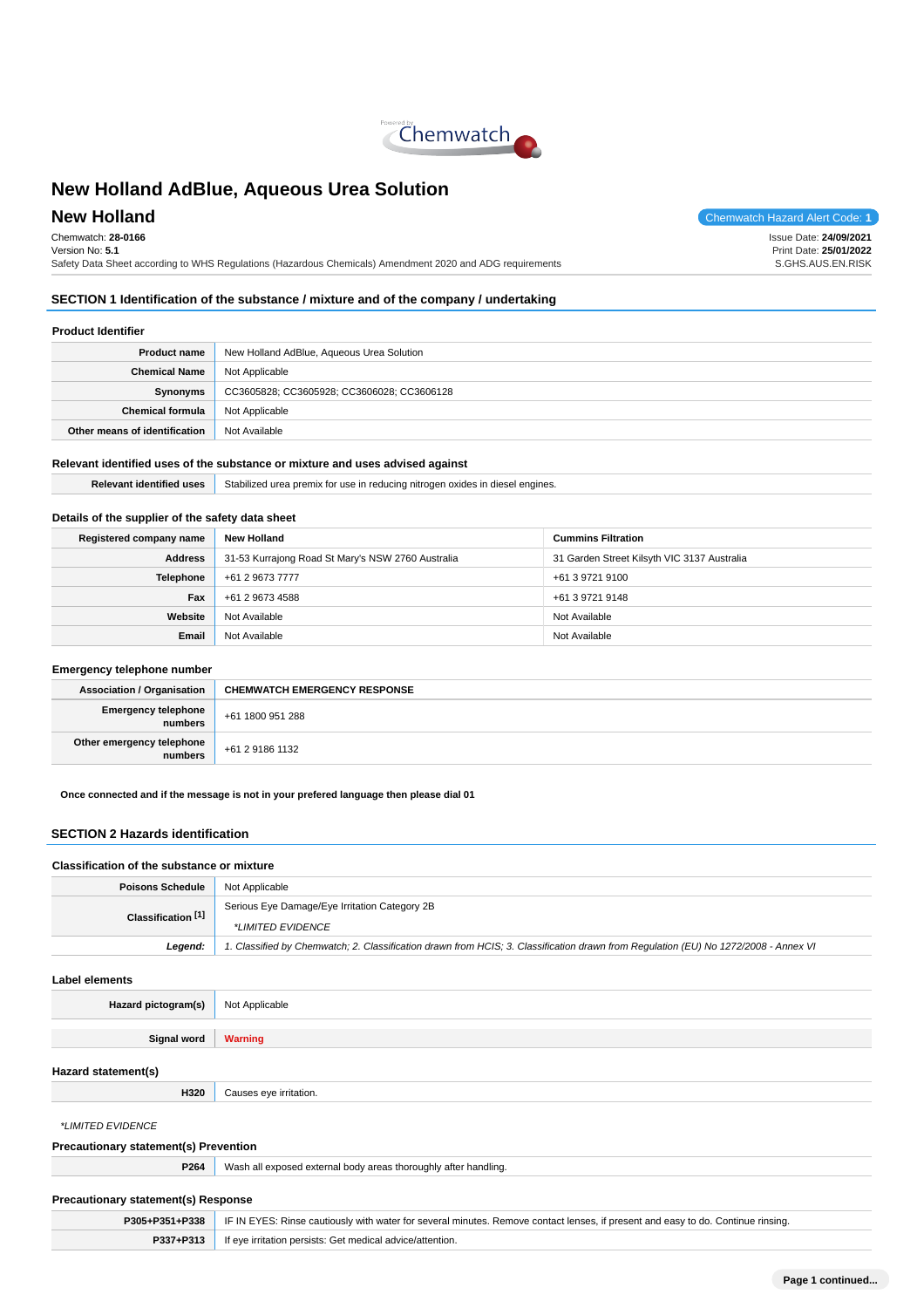### **Precautionary statement(s) Storage**

#### Not Applicable

**Precautionary statement(s) Disposal** Not Applicable

## **SECTION 3 Composition / information on ingredients**

#### **Substances**

See section below for composition of Mixtures

#### **Mixtures**

| <b>CAS No</b> | %[weight]                                                                                                                                                                                      | Name |
|---------------|------------------------------------------------------------------------------------------------------------------------------------------------------------------------------------------------|------|
| 57-13-6       | $30 - 50$                                                                                                                                                                                      | urea |
| Leaend:       | 1. Classified by Chemwatch; 2. Classification drawn from HCIS; 3. Classification drawn from Regulation (EU) No 1272/2008 - Annex VI; 4.<br>Classification drawn from C&L * EU IOELVs available |      |

## **SECTION 4 First aid measures**

| Description of first aid measures |                                                                                                                                                                                                                                                                                                                                                                                                                                                                                                 |
|-----------------------------------|-------------------------------------------------------------------------------------------------------------------------------------------------------------------------------------------------------------------------------------------------------------------------------------------------------------------------------------------------------------------------------------------------------------------------------------------------------------------------------------------------|
| <b>Eye Contact</b>                | If this product comes in contact with the eyes:<br>• Wash out immediately with fresh running water.<br>Ensure complete irrigation of the eye by keeping eyelids apart and away from eye and moving the eyelids by occasionally lifting the upper<br>and lower lids.<br>Seek medical attention without delay; if pain persists or recurs seek medical attention.<br>Removal of contact lenses after an eye injury should only be undertaken by skilled personnel.                                |
| <b>Skin Contact</b>               | If skin contact occurs:<br>Immediately remove all contaminated clothing, including footwear.<br>Flush skin and hair with running water (and soap if available).<br>Seek medical attention in event of irritation.                                                                                                                                                                                                                                                                               |
| Inhalation                        | If fumes or combustion products are inhaled remove from contaminated area.<br>Lay patient down. Keep warm and rested.<br>Prostheses such as false teeth, which may block airway, should be removed, where possible, prior to initiating first aid procedures.<br>Apply artificial respiration if not breathing, preferably with a demand valve resuscitator, bag-valve mask device, or pocket mask as trained.<br>Perform CPR if necessary.<br>Transport to hospital, or doctor, without delay. |
| Ingestion                         | Immediately give a glass of water.<br>First aid is not generally required. If in doubt, contact a Poisons Information Centre or a doctor.                                                                                                                                                                                                                                                                                                                                                       |

## **Indication of any immediate medical attention and special treatment needed**

Treat symptomatically.

## **SECTION 5 Firefighting measures**

### **Extinguishing media**

- There is no restriction on the type of extinguisher which may be used.
- Use extinguishing media suitable for surrounding area.

### **Special hazards arising from the substrate or mixture**

| <b>Fire Incompatibility</b> | Avoid contamination with oxidising agents i.e. nitrates, oxidising acids, chlorine bleaches, pool chlorine etc. as ignition may result |
|-----------------------------|----------------------------------------------------------------------------------------------------------------------------------------|
|-----------------------------|----------------------------------------------------------------------------------------------------------------------------------------|

| <b>Advice for firefighters</b> |                                                                                                                                                                                                                                                                                                                                                                                                                                                                                                                        |
|--------------------------------|------------------------------------------------------------------------------------------------------------------------------------------------------------------------------------------------------------------------------------------------------------------------------------------------------------------------------------------------------------------------------------------------------------------------------------------------------------------------------------------------------------------------|
| <b>Fire Fighting</b>           | Alert Fire Brigade and tell them location and nature of hazard.<br>• Wear breathing apparatus plus protective gloves in the event of a fire.<br>▶ Prevent, by any means available, spillage from entering drains or water courses.<br>Use fire fighting procedures suitable for surrounding area.                                                                                                                                                                                                                      |
| <b>Fire/Explosion Hazard</b>   | • Non combustible.<br>Not considered a significant fire risk, however containers may burn.<br>Decomposition may produce toxic fumes of:<br>carbon dioxide (CO2)<br>nitrogen oxides (NOx)<br>other pyrolysis products typical of burning organic material.<br>May emit poisonous fumes.<br>May emit corrosive fumes.<br>In fire situation urea melts and flows, on further heating it decomposes giving off ammonia gas. Thermal and oxidative degradation products can<br>include ammonia, biuret, and cyanuric acid,. |
| <b>HAZCHEM</b>                 | Not Applicable                                                                                                                                                                                                                                                                                                                                                                                                                                                                                                         |

## **SECTION 6 Accidental release measures**

**Personal precautions, protective equipment and emergency procedures** See section 8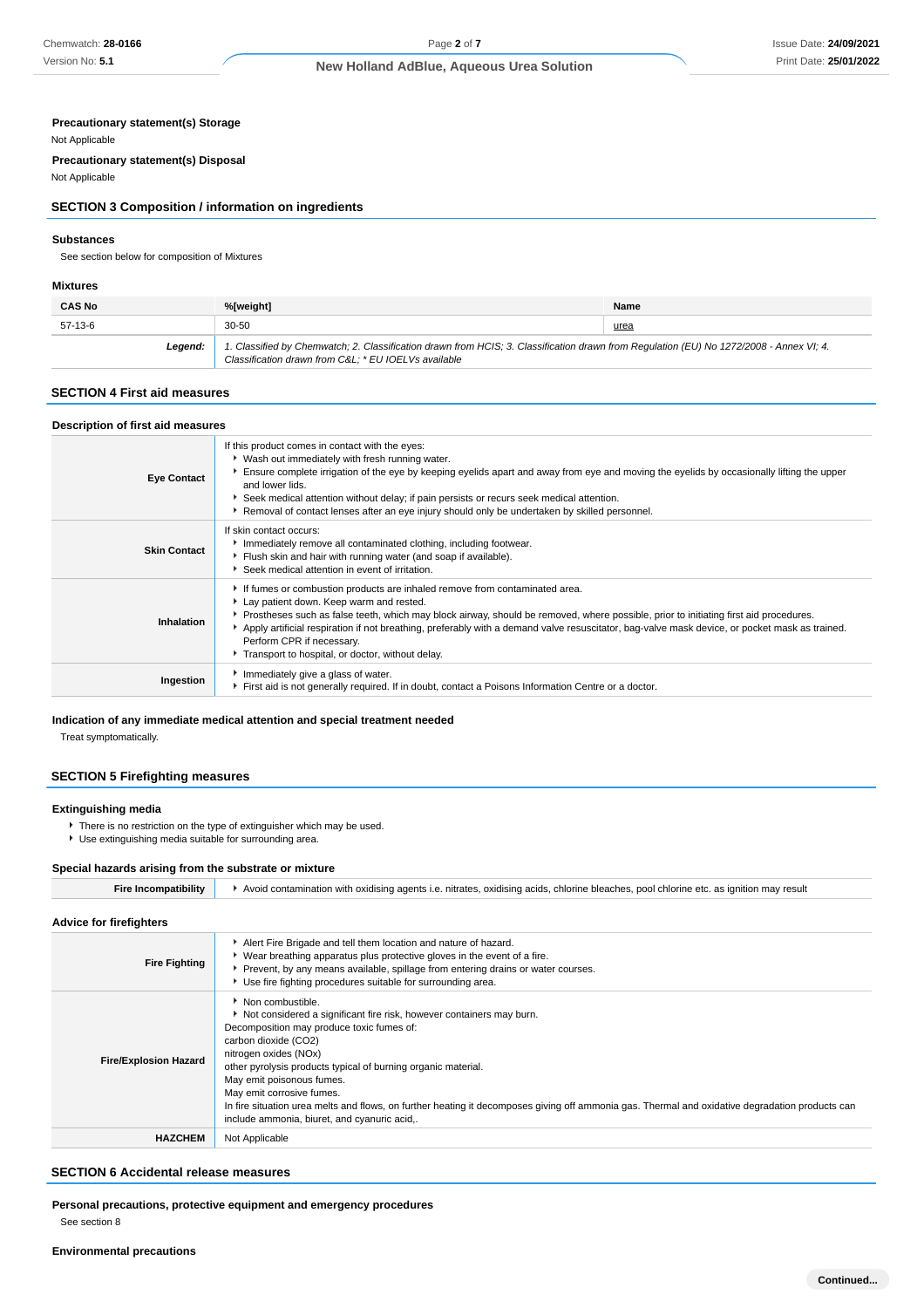Page **3** of **7**

#### See section 12

## **Methods and material for containment and cleaning up**

| <b>Minor Spills</b> | Clean up all spills immediately.<br>Avoid breathing vapours and contact with skin and eyes.<br>► Control personal contact with the substance, by using protective equipment.<br>Contain and absorb spill with sand, earth, inert material or vermiculite. |
|---------------------|-----------------------------------------------------------------------------------------------------------------------------------------------------------------------------------------------------------------------------------------------------------|
| <b>Major Spills</b> | Moderate hazard.<br>Clear area of personnel and move upwind.<br>Alert Fire Brigade and tell them location and nature of hazard.<br>Wear breathing apparatus plus protective gloves.                                                                       |

## **SECTION 7 Handling and storage**

#### **Precautions for safe handling**

| Safe handling     | Avoid all personal contact, including inhalation.<br>▶ Wear protective clothing when risk of exposure occurs.<br>Use in a well-ventilated area.<br>Avoid contact with moisture.<br><b>DO NOT</b> allow clothing wet with material to stay in contact with skin |
|-------------------|----------------------------------------------------------------------------------------------------------------------------------------------------------------------------------------------------------------------------------------------------------------|
| Other information | Store in original containers.<br>Keep containers securely sealed.<br>Store in a cool, dry, well-ventilated area.<br>Store away from incompatible materials and foodstuff containers.                                                                           |

### **Conditions for safe storage, including any incompatibilities**

| Chemwatch: 28-0166                                                                                                          |                                                                                                                                                                                                                                                                                                                                                                                                                                                                                                                                                                                                                                                                                                                                                                                                                            | Page 3 of 7                                                                                                                                                                                                         |                     |             | Issue Date: 24/09/202 |
|-----------------------------------------------------------------------------------------------------------------------------|----------------------------------------------------------------------------------------------------------------------------------------------------------------------------------------------------------------------------------------------------------------------------------------------------------------------------------------------------------------------------------------------------------------------------------------------------------------------------------------------------------------------------------------------------------------------------------------------------------------------------------------------------------------------------------------------------------------------------------------------------------------------------------------------------------------------------|---------------------------------------------------------------------------------------------------------------------------------------------------------------------------------------------------------------------|---------------------|-------------|-----------------------|
| Version No: 5.1                                                                                                             |                                                                                                                                                                                                                                                                                                                                                                                                                                                                                                                                                                                                                                                                                                                                                                                                                            | New Holland AdBlue, Aqueous Urea Solution                                                                                                                                                                           |                     |             | Print Date: 25/01/202 |
|                                                                                                                             |                                                                                                                                                                                                                                                                                                                                                                                                                                                                                                                                                                                                                                                                                                                                                                                                                            |                                                                                                                                                                                                                     |                     |             |                       |
| See section 12                                                                                                              |                                                                                                                                                                                                                                                                                                                                                                                                                                                                                                                                                                                                                                                                                                                                                                                                                            |                                                                                                                                                                                                                     |                     |             |                       |
| Methods and material for containment and cleaning up                                                                        |                                                                                                                                                                                                                                                                                                                                                                                                                                                                                                                                                                                                                                                                                                                                                                                                                            |                                                                                                                                                                                                                     |                     |             |                       |
| <b>Minor Spills</b>                                                                                                         | Clean up all spills immediately.                                                                                                                                                                                                                                                                                                                                                                                                                                                                                                                                                                                                                                                                                                                                                                                           | Avoid breathing vapours and contact with skin and eyes.<br>Control personal contact with the substance, by using protective equipment.<br>Contain and absorb spill with sand, earth, inert material or vermiculite. |                     |             |                       |
| <b>Major Spills</b>                                                                                                         | Moderate hazard.<br>Clear area of personnel and move upwind.<br>Alert Fire Brigade and tell them location and nature of hazard.<br>▶ Wear breathing apparatus plus protective gloves.                                                                                                                                                                                                                                                                                                                                                                                                                                                                                                                                                                                                                                      |                                                                                                                                                                                                                     |                     |             |                       |
|                                                                                                                             | Personal Protective Equipment advice is contained in Section 8 of the SDS.                                                                                                                                                                                                                                                                                                                                                                                                                                                                                                                                                                                                                                                                                                                                                 |                                                                                                                                                                                                                     |                     |             |                       |
| <b>SECTION 7 Handling and storage</b>                                                                                       |                                                                                                                                                                                                                                                                                                                                                                                                                                                                                                                                                                                                                                                                                                                                                                                                                            |                                                                                                                                                                                                                     |                     |             |                       |
| Precautions for safe handling                                                                                               |                                                                                                                                                                                                                                                                                                                                                                                                                                                                                                                                                                                                                                                                                                                                                                                                                            |                                                                                                                                                                                                                     |                     |             |                       |
| Safe handling                                                                                                               | Avoid all personal contact, including inhalation.<br>• Wear protective clothing when risk of exposure occurs.<br>Use in a well-ventilated area.<br>Avoid contact with moisture.<br>DO NOT allow clothing wet with material to stay in contact with skin                                                                                                                                                                                                                                                                                                                                                                                                                                                                                                                                                                    |                                                                                                                                                                                                                     |                     |             |                       |
| Other information                                                                                                           | Store in original containers.<br>Keep containers securely sealed.<br>Store in a cool, dry, well-ventilated area.<br>Store away from incompatible materials and foodstuff containers.                                                                                                                                                                                                                                                                                                                                                                                                                                                                                                                                                                                                                                       |                                                                                                                                                                                                                     |                     |             |                       |
| Conditions for safe storage, including any incompatibilities                                                                |                                                                                                                                                                                                                                                                                                                                                                                                                                                                                                                                                                                                                                                                                                                                                                                                                            |                                                                                                                                                                                                                     |                     |             |                       |
| Suitable container                                                                                                          | Check all containers are clearly labelled and free from leaks.                                                                                                                                                                                                                                                                                                                                                                                                                                                                                                                                                                                                                                                                                                                                                             | • Polyethylene or polypropylene container.<br>Packing as recommended by manufacturer.                                                                                                                               |                     |             |                       |
| Storage incompatibility                                                                                                     | • forms anhydrous ammonia and nitrous vapours on contact with hot surfaces<br>▶ reacts violently with strong oxidisers, chlorine, inorganic chlorides, chlorites, chromyl chloride, dichromates, dicyanofurazan, fluorine, gallium<br>perchlorate, hydrogen peroxide, lead dioxide, nitrates, nitrites, permanganates, perchlorates, titanium tetrachloride, triethylenetetramine<br>▶ ignites or explodes on reaction with ammonium nitrate, chromyl chloride, nitrosyl perchlorate, phosphorus pentachloride<br>may form highly explosive nitrogen trichloride on contact with hexanitroethane, perchloryl fluoride, sodium perchlorate, trichloroisocyanuric<br>acid, hypochlorites and other chlorinating agents<br>is incompatible with oxalic acid, sodium dichlorocyanurate<br>Avoid reaction with oxidising agents |                                                                                                                                                                                                                     |                     |             |                       |
| SECTION 8 Exposure controls / personal protection<br><b>Control parameters</b><br><b>Occupational Exposure Limits (OEL)</b> |                                                                                                                                                                                                                                                                                                                                                                                                                                                                                                                                                                                                                                                                                                                                                                                                                            |                                                                                                                                                                                                                     |                     |             |                       |
| <b>INGREDIENT DATA</b><br>Not Available                                                                                     |                                                                                                                                                                                                                                                                                                                                                                                                                                                                                                                                                                                                                                                                                                                                                                                                                            |                                                                                                                                                                                                                     |                     |             |                       |
| <b>Emergency Limits</b>                                                                                                     |                                                                                                                                                                                                                                                                                                                                                                                                                                                                                                                                                                                                                                                                                                                                                                                                                            |                                                                                                                                                                                                                     |                     |             |                       |
| Ingredient                                                                                                                  | TEEL-1                                                                                                                                                                                                                                                                                                                                                                                                                                                                                                                                                                                                                                                                                                                                                                                                                     | TEEL-2                                                                                                                                                                                                              |                     | TEEL-3      |                       |
| urea                                                                                                                        | 30 mg/m3                                                                                                                                                                                                                                                                                                                                                                                                                                                                                                                                                                                                                                                                                                                                                                                                                   | 280 mg/m3                                                                                                                                                                                                           |                     | 1,700 mg/m3 |                       |
| Ingredient                                                                                                                  | Original IDLH                                                                                                                                                                                                                                                                                                                                                                                                                                                                                                                                                                                                                                                                                                                                                                                                              |                                                                                                                                                                                                                     | <b>Revised IDLH</b> |             |                       |
| urea                                                                                                                        | Not Available                                                                                                                                                                                                                                                                                                                                                                                                                                                                                                                                                                                                                                                                                                                                                                                                              |                                                                                                                                                                                                                     | Not Available       |             |                       |
|                                                                                                                             |                                                                                                                                                                                                                                                                                                                                                                                                                                                                                                                                                                                                                                                                                                                                                                                                                            |                                                                                                                                                                                                                     |                     |             |                       |
| <b>Occupational Exposure Banding</b>                                                                                        |                                                                                                                                                                                                                                                                                                                                                                                                                                                                                                                                                                                                                                                                                                                                                                                                                            |                                                                                                                                                                                                                     |                     |             |                       |
| Ingredient                                                                                                                  | <b>Occupational Exposure Band Rating</b><br><b>Occupational Exposure Band Limit</b>                                                                                                                                                                                                                                                                                                                                                                                                                                                                                                                                                                                                                                                                                                                                        |                                                                                                                                                                                                                     |                     |             |                       |
| urea<br>Notes:                                                                                                              | E<br>$\leq$ 0.01 mg/m <sup>3</sup><br>Occupational exposure banding is a process of assigning chemicals into specific categories or bands based on a chemical's potency and the<br>adverse health outcomes associated with exposure. The output of this process is an occupational exposure band (OEB), which corresponds to a<br>range of exposure concentrations that are expected to protect worker health.                                                                                                                                                                                                                                                                                                                                                                                                             |                                                                                                                                                                                                                     |                     |             |                       |
| <b>Exposure controls</b>                                                                                                    |                                                                                                                                                                                                                                                                                                                                                                                                                                                                                                                                                                                                                                                                                                                                                                                                                            |                                                                                                                                                                                                                     |                     |             |                       |
| Appropriate engineering<br>controls                                                                                         | Engineering controls are used to remove a hazard or place a barrier between the worker and the hazard. Well-designed engineering controls can<br>be highly effective in protecting workers and will typically be independent of worker interactions to provide this high level of protection.<br>The basic types of engineering controls are:<br>Process controls which involve changing the way a job activity or process is done to reduce the risk.<br>Enclosure and/or isolation of emission source which keeps a selected hazard "physically" away from the worker and ventilation that strategically<br>"adds" and "removes" air in the work environment.                                                                                                                                                            |                                                                                                                                                                                                                     |                     |             |                       |
| <b>Personal protection</b>                                                                                                  |                                                                                                                                                                                                                                                                                                                                                                                                                                                                                                                                                                                                                                                                                                                                                                                                                            | $\sqrt{12}$                                                                                                                                                                                                         |                     |             |                       |

## **SECTION 8 Exposure controls / personal protection**

#### **Control parameters**

#### I **Occupational Exposure Limits (OEL)**

```
INGREDIENT DATA
```

```
Not Available
```
## **Emergency Limits**

| Ingredient                           | TEEL-1                                                                                                                                    | TEEL-2    |                               | TEEL-3                                  |
|--------------------------------------|-------------------------------------------------------------------------------------------------------------------------------------------|-----------|-------------------------------|-----------------------------------------|
| urea                                 | $30 \text{ mg/m}$                                                                                                                         | 280 mg/m3 |                               | 1,700 mg/m3                             |
| Ingredient                           | <b>Original IDLH</b>                                                                                                                      |           | <b>Revised IDLH</b>           |                                         |
| urea                                 | Not Available                                                                                                                             |           | Not Available                 |                                         |
| <b>Occupational Exposure Banding</b> |                                                                                                                                           |           |                               |                                         |
| Ingredient                           | <b>Occupational Exposure Band Rating</b>                                                                                                  |           |                               | <b>Occupational Exposure Band Limit</b> |
| urea                                 | E                                                                                                                                         |           | $\leq 0.01$ mg/m <sup>3</sup> |                                         |
| Notes:                               | Occupational exposure banding is a process of assigning chemicals into specific categories or bands based on a chemical's potency and the |           |                               |                                         |

| Appropriate engineering<br>controls | Engineering controls are used to remove a hazard or place a barrier between the worker and the hazard. Well-designed engineering controls can<br>be highly effective in protecting workers and will typically be independent of worker interactions to provide this high level of protection.<br>The basic types of engineering controls are:<br>Process controls which involve changing the way a job activity or process is done to reduce the risk.<br>Enclosure and/or isolation of emission source which keeps a selected hazard "physically" away from the worker and ventilation that strategically<br>"adds" and "removes" air in the work environment. |
|-------------------------------------|-----------------------------------------------------------------------------------------------------------------------------------------------------------------------------------------------------------------------------------------------------------------------------------------------------------------------------------------------------------------------------------------------------------------------------------------------------------------------------------------------------------------------------------------------------------------------------------------------------------------------------------------------------------------|
| <b>Personal protection</b>          | OF T                                                                                                                                                                                                                                                                                                                                                                                                                                                                                                                                                                                                                                                            |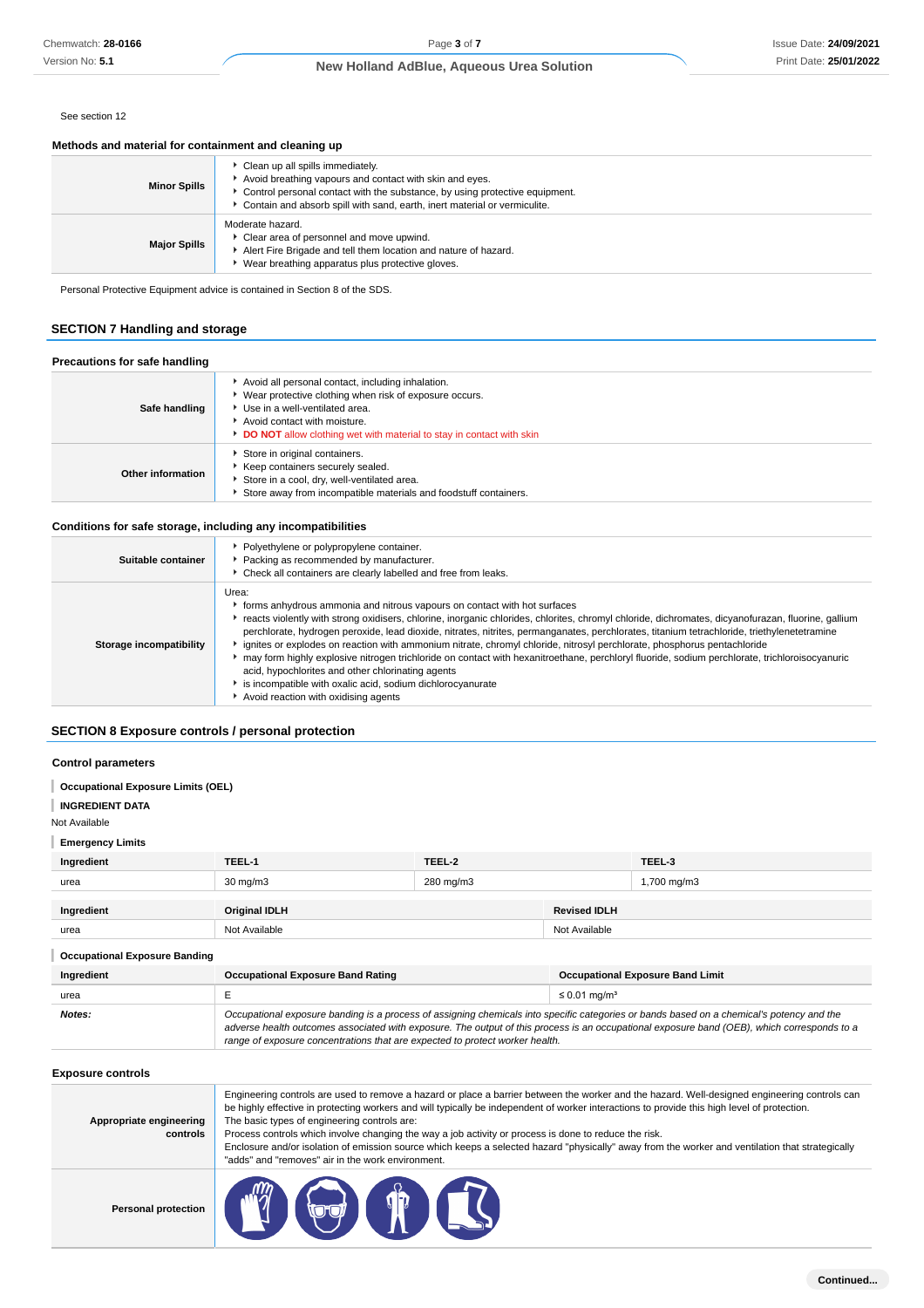| Eye and face protection | Safety glasses with side shields.<br>Chemical goggles.<br>Contact lenses may pose a special hazard; soft contact lenses may absorb and concentrate irritants. A written policy document, describing<br>the wearing of lenses or restrictions on use, should be created for each workplace or task.                                                                                                                                                                                                                                                                                                                                                                                                       |
|-------------------------|----------------------------------------------------------------------------------------------------------------------------------------------------------------------------------------------------------------------------------------------------------------------------------------------------------------------------------------------------------------------------------------------------------------------------------------------------------------------------------------------------------------------------------------------------------------------------------------------------------------------------------------------------------------------------------------------------------|
| <b>Skin protection</b>  | See Hand protection below                                                                                                                                                                                                                                                                                                                                                                                                                                                                                                                                                                                                                                                                                |
| Hands/feet protection   | ▶ Wear chemical protective gloves, e.g. PVC.<br>▶ Wear safety footwear or safety gumboots, e.g. Rubber<br>The selection of suitable gloves does not only depend on the material, but also on further marks of quality which vary from manufacturer to<br>manufacturer. Where the chemical is a preparation of several substances, the resistance of the glove material can not be calculated in advance<br>and has therefore to be checked prior to the application.<br>The exact break through time for substances has to be obtained from the manufacturer of the protective gloves and has to be observed when<br>making a final choice.<br>Personal hygiene is a key element of effective hand care. |
| <b>Body protection</b>  | See Other protection below                                                                                                                                                                                                                                                                                                                                                                                                                                                                                                                                                                                                                                                                               |
| Other protection        | • Overalls.<br>P.V.C apron.<br>▶ Barrier cream.<br>Skin cleansing cream.                                                                                                                                                                                                                                                                                                                                                                                                                                                                                                                                                                                                                                 |

### **Respiratory protection**

Cartridge respirators should never be used for emergency ingress or in areas of unknown vapour concentrations or oxygen content.

▶ The wearer must be warned to leave the contaminated area immediately on detecting any odours through the respirator. The odour may indicate that the mask is not functioning properly, that the vapour concentration is too high, or that the mask is not properly fitted. Because of these limitations, only restricted use of cartridge respirators is considered appropriate.

Lartridge performance is affected by humidity. Cartridges should be changed after 2 hr of continuous use unless it is determined that the humidity is less than 75%, in which case, cartridges can be used for 4 hr. Used cartridges should be discarded daily, regardless of the length of time used

### **SECTION 9 Physical and chemical properties**

### **Information on basic physical and chemical properties**

| Appearance                                        | Clear colourless slightly alkaline liquid with an ammoniacal odour; mixes with water. |                                            |                |  |
|---------------------------------------------------|---------------------------------------------------------------------------------------|--------------------------------------------|----------------|--|
|                                                   |                                                                                       |                                            |                |  |
| <b>Physical state</b>                             | Liquid                                                                                | Relative density (Water = $1$ )            | 1.094          |  |
| Odour                                             | Not Available                                                                         | Partition coefficient n-octanol<br>/ water | Not Available  |  |
| <b>Odour threshold</b>                            | Not Available                                                                         | Auto-ignition temperature (°C)             | Not Applicable |  |
| pH (as supplied)                                  | 9.5                                                                                   | Decomposition temperature                  | Not Available  |  |
| Melting point / freezing point<br>(°C)            | Not Available                                                                         | Viscosity (cSt)                            | Not Available  |  |
| Initial boiling point and boiling<br>range $(°C)$ | Not Available                                                                         | Molecular weight (g/mol)                   | Not Applicable |  |
| Flash point (°C)                                  | Not Applicable                                                                        | <b>Taste</b>                               | Not Available  |  |
| <b>Evaporation rate</b>                           | Not Available                                                                         | <b>Explosive properties</b>                | Not Available  |  |
| Flammability                                      | Not Applicable                                                                        | <b>Oxidising properties</b>                | Not Available  |  |
| Upper Explosive Limit (%)                         | Not Applicable                                                                        | Surface Tension (dyn/cm or<br>$mN/m$ )     | Not Available  |  |
| Lower Explosive Limit (%)                         | Not Applicable                                                                        | <b>Volatile Component (%vol)</b>           | Not Available  |  |
| Vapour pressure (kPa)                             | Not Available                                                                         | Gas group                                  | Not Available  |  |
| Solubility in water                               | Miscible                                                                              | pH as a solution (Not<br>Available%)       | Not Available  |  |
| Vapour density (Air = 1)                          | Not Available                                                                         | VOC g/L                                    | Not Available  |  |

### **SECTION 10 Stability and reactivity**

| Reactivity                                 | See section 7                                                                                                                        |
|--------------------------------------------|--------------------------------------------------------------------------------------------------------------------------------------|
| <b>Chemical stability</b>                  | • Unstable in the presence of incompatible materials.<br>▶ Product is considered stable.<br>Hazardous polymerisation will not occur. |
| Possibility of hazardous<br>reactions      | See section 7                                                                                                                        |
| <b>Conditions to avoid</b>                 | See section 7                                                                                                                        |
| Incompatible materials                     | See section 7                                                                                                                        |
| <b>Hazardous decomposition</b><br>products | See section 5                                                                                                                        |

## **SECTION 11 Toxicological information**

**Inhaled**

#### **Information on toxicological effects**

There is some evidence to suggest that the material can cause respiratory irritation in some persons. The body's response to such irritation can cause further lung damage.

Urea is generally regarded as non-harmful in small amounts. However, exposure should be kept as low as practicable. People with asthma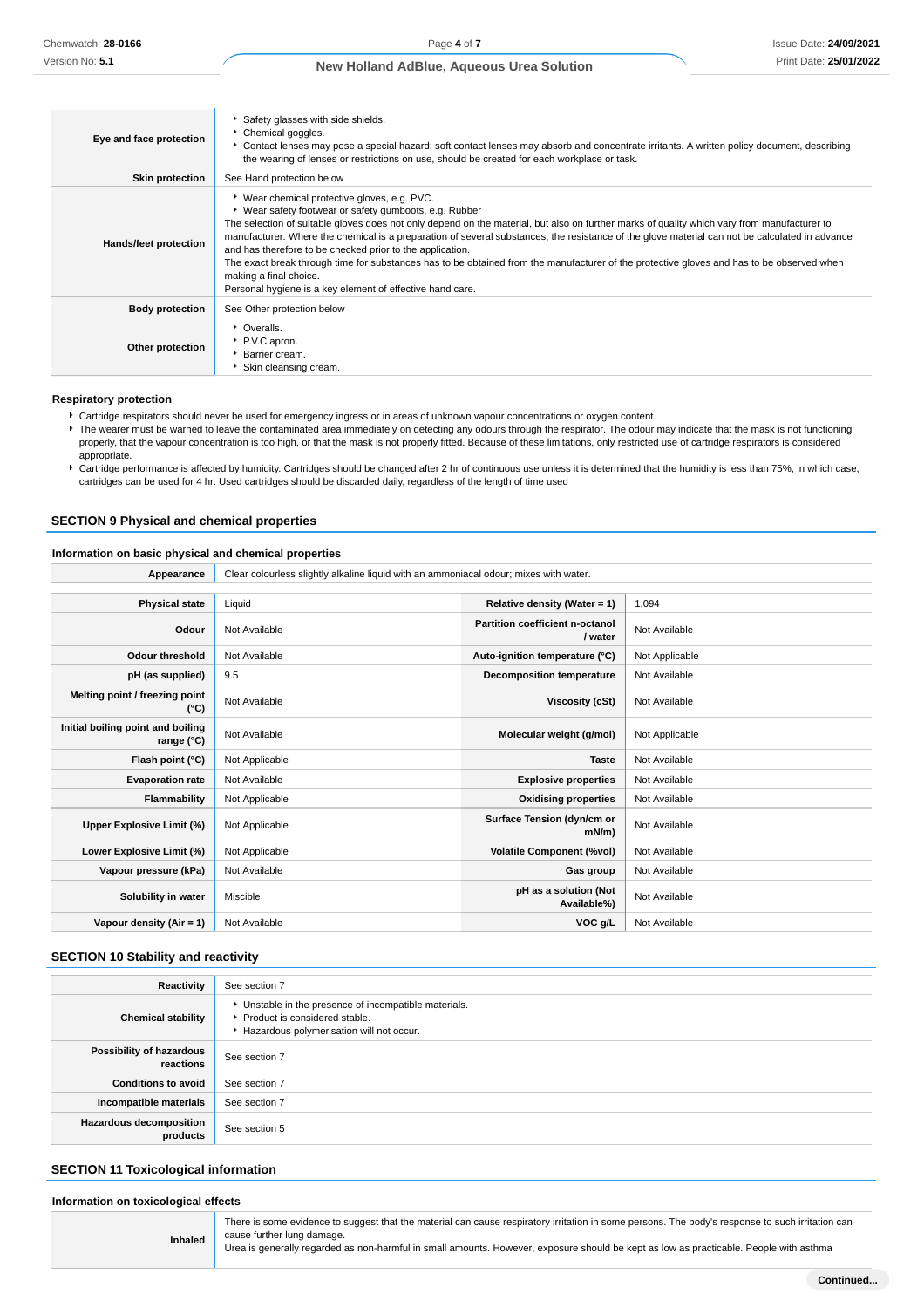|                     | should avoid prolonged contact with urea dust. Urea may cause irritation of the respiratory tract, causing coughing and shortness of breath.                                                                                                                                                                                                                                                                                                                                                                                                                                                                                                                                                                         |
|---------------------|----------------------------------------------------------------------------------------------------------------------------------------------------------------------------------------------------------------------------------------------------------------------------------------------------------------------------------------------------------------------------------------------------------------------------------------------------------------------------------------------------------------------------------------------------------------------------------------------------------------------------------------------------------------------------------------------------------------------|
| Ingestion           | Urea may cause irritation to the digestive tract, nausea, vomiting, diarrhoea, salt depletion, headache and confusion.                                                                                                                                                                                                                                                                                                                                                                                                                                                                                                                                                                                               |
| <b>Skin Contact</b> | The material may cause skin irritation after prolonged or repeated exposure and may produce on contact skin redness, swelling, the production of<br>vesicles, scaling and thickening of the skin.<br>Urea is a common ingredient of skin ointment and acts to soften dry scaly skin. Prolonged skin contact may cause stinging sensation, irritation<br>and skin inflammation in some people. High doses in clinical application has caused nausea and vomiting.<br>Entry into the blood-stream, through, for example, cuts, abrasions or lesions, may produce systemic injury with harmful effects. Examine the skin<br>prior to the use of the material and ensure that any external damage is suitably protected. |
| Eye                 | The material may be irritating to the eye, with prolonged contact causing inflammation. Repeated or prolonged exposure to irritants may produce<br>conjunctivitis.                                                                                                                                                                                                                                                                                                                                                                                                                                                                                                                                                   |
| Chronic             | Substance accumulation, in the human body, may occur and may cause some concern following repeated or long-term occupational exposure.<br>Urea is a body metabolic waste but high exposure to it was reported to cause emphysema, disturbances in protein metabolism and chronic<br>weight loss. However skin exposure of rats produced no reddening but low brain and prostate weights were recorded. It should be avoided in<br>those with kidney or liver impairment.                                                                                                                                                                                                                                             |

| <b>New Holland AdBlue.</b><br><b>Aqueous Urea Solution</b> | <b>TOXICITY</b><br>Not Available                                                                                                                                                                                                | <b>IRRITATION</b><br>Not Available                                       |  |
|------------------------------------------------------------|---------------------------------------------------------------------------------------------------------------------------------------------------------------------------------------------------------------------------------|--------------------------------------------------------------------------|--|
|                                                            | <b>TOXICITY</b><br>dermal (rat) LD50: 8200 mg/kg $[2]$                                                                                                                                                                          | <b>IRRITATION</b><br>Eye: no adverse effect observed (not irritating)[1] |  |
| urea                                                       | Oral (Rat) LD50; 8471 mg/kg <sup>[2]</sup>                                                                                                                                                                                      | Skin (human): 22 mg/3 d (I)- mild                                        |  |
|                                                            |                                                                                                                                                                                                                                 | Skin: no adverse effect observed (not irritating)[1]                     |  |
| Legend:                                                    | 1. Value obtained from Europe ECHA Registered Substances - Acute toxicity 2.* Value obtained from manufacturer's SDS. Unless otherwise<br>specified data extracted from RTECS - Register of Toxic Effect of chemical Substances |                                                                          |  |

| <b>UREA</b>                                                              | Altered sleep time, change in motor activity, antipsychosis, dyspnea, methaemoglobinaemia, convulsions, lymphomas recorded. Carcinogenic by<br>RTECS criteria.<br>NOTE: Substance has been shown to be mutagenic in at least one assay, or belongs to a family of chemicals producing damage or change to<br>cellular DNA.                                                                                                                                                                                                                                                                                                                                                                                                                                                                                                                                                                                                                                                                                                                                                                                                                                                                                                                                                                                                                                                                  |   |  |  |
|--------------------------------------------------------------------------|---------------------------------------------------------------------------------------------------------------------------------------------------------------------------------------------------------------------------------------------------------------------------------------------------------------------------------------------------------------------------------------------------------------------------------------------------------------------------------------------------------------------------------------------------------------------------------------------------------------------------------------------------------------------------------------------------------------------------------------------------------------------------------------------------------------------------------------------------------------------------------------------------------------------------------------------------------------------------------------------------------------------------------------------------------------------------------------------------------------------------------------------------------------------------------------------------------------------------------------------------------------------------------------------------------------------------------------------------------------------------------------------|---|--|--|
| New Holland AdBlue,<br><b>Aqueous Urea Solution &amp;</b><br><b>UREA</b> | Asthma-like symptoms may continue for months or even years after exposure to the material ends. This may be due to a non-allergic condition<br>known as reactive airways dysfunction syndrome (RADS) which can occur after exposure to high levels of highly irritating compound. Main<br>criteria for diagnosing RADS include the absence of previous airways disease in a non-atopic individual, with sudden onset of persistent<br>asthma-like symptoms within minutes to hours of a documented exposure to the irritant. Other criteria for diagnosis of RADS include a reversible<br>airflow pattern on lung function tests, moderate to severe bronchial hyperreactivity on methacholine challenge testing, and the lack of minimal<br>lymphocytic inflammation, without eosinophilia.<br>The material may cause skin irritation after prolonged or repeated exposure and may produce on contact skin redness, swelling, the production of<br>vesicles, scaling and thickening of the skin.<br>For urea:<br>Urea is used in ointments and creams to treat dry skin. Long-term follow-up studies have indicated that the substance does not cause allergy,<br>and is virtually free from side effects. It is usually tolerated well, although diarrhea is sometimes reported after ingestion of very large amounts<br>(60-90 grams/day). There is the possibility that infection of H. |   |  |  |
| <b>Acute Toxicity</b>                                                    | ×<br>Carcinogenicity                                                                                                                                                                                                                                                                                                                                                                                                                                                                                                                                                                                                                                                                                                                                                                                                                                                                                                                                                                                                                                                                                                                                                                                                                                                                                                                                                                        | × |  |  |
| <b>Skin Irritation/Corrosion</b>                                         | ×<br>Reproductivity                                                                                                                                                                                                                                                                                                                                                                                                                                                                                                                                                                                                                                                                                                                                                                                                                                                                                                                                                                                                                                                                                                                                                                                                                                                                                                                                                                         | × |  |  |
| <b>Serious Eye Damage/Irritation</b>                                     | ×<br>✔<br><b>STOT - Single Exposure</b>                                                                                                                                                                                                                                                                                                                                                                                                                                                                                                                                                                                                                                                                                                                                                                                                                                                                                                                                                                                                                                                                                                                                                                                                                                                                                                                                                     |   |  |  |
|                                                                          | ×<br><b>STOT - Repeated Exposure</b>                                                                                                                                                                                                                                                                                                                                                                                                                                                                                                                                                                                                                                                                                                                                                                                                                                                                                                                                                                                                                                                                                                                                                                                                                                                                                                                                                        |   |  |  |
| <b>Respiratory or Skin</b><br>sensitisation                              | ×                                                                                                                                                                                                                                                                                                                                                                                                                                                                                                                                                                                                                                                                                                                                                                                                                                                                                                                                                                                                                                                                                                                                                                                                                                                                                                                                                                                           |   |  |  |

**Legend:**  $\mathbf{X}$  – Data either not available or does not fill the criteria for classification – Data available to make classification

## **SECTION 12 Ecological information**

| <b>New Holland AdBlue.</b><br><b>Aqueous Urea Solution</b> | Endpoint         | <b>Test Duration (hr)</b>              | <b>Species</b>                                                                                                                           | Value         | <b>Source</b>    |
|------------------------------------------------------------|------------------|----------------------------------------|------------------------------------------------------------------------------------------------------------------------------------------|---------------|------------------|
|                                                            | Not<br>Available | Not Available                          | Not<br>Not Available<br>Available                                                                                                        |               | Not<br>Available |
| urea                                                       | Endpoint         | <b>Test Duration (hr)</b>              | <b>Species</b>                                                                                                                           | Value         | Source           |
|                                                            | NOEC(ECx)        | 48h                                    | Algae or other aguatic plants                                                                                                            | 7mg/l         | 4                |
|                                                            | <b>LC50</b>      | 96h                                    | Fish                                                                                                                                     | 4.65-8.48mg/l | 4                |
|                                                            | EC50             | 48h                                    | Crustacea                                                                                                                                | 6119-7061mg/l | 4                |
| Legend:                                                    |                  |                                        | Extracted from 1. IUCLID Toxicity Data 2. Europe ECHA Registered Substances - Ecotoxicological Information - Aquatic Toxicity 4. US EPA, |               |                  |
|                                                            |                  | - Bioconcentration Data 8. Vendor Data | Ecotox database - Aquatic Toxicity Data 5. ECETOC Aquatic Hazard Assessment Data 6. NITE (Japan) - Bioconcentration Data 7. METI (Japan) |               |                  |

**DO NOT** discharge into sewer or waterways.

## **Persistence and degradability**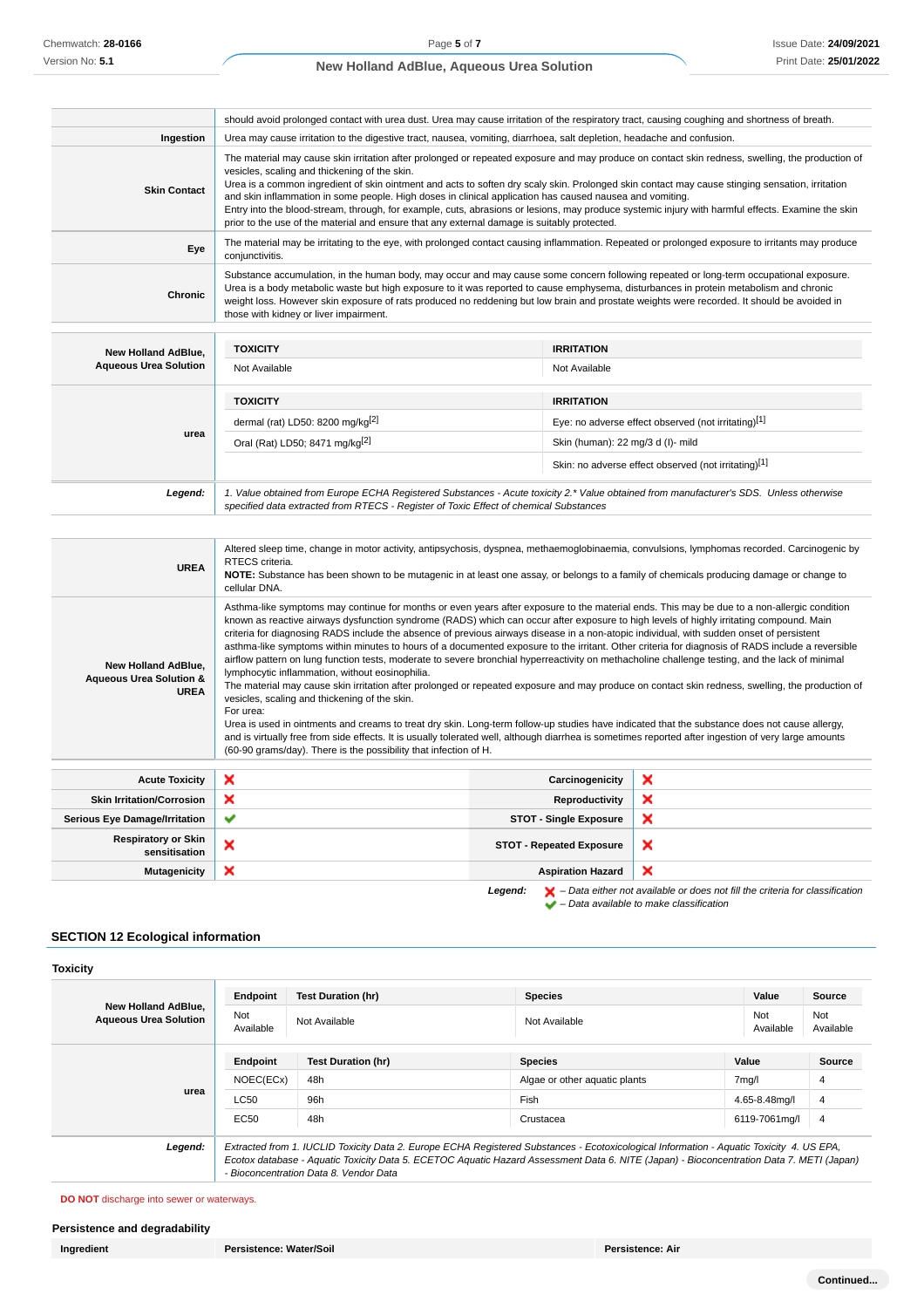Version No: **5.1**

## **New Holland AdBlue, Aqueous Urea Solution**

| Ingredient                       | Persistence: Water/Soil | Persistence: Air |
|----------------------------------|-------------------------|------------------|
| urea                             | LOW                     | LOW              |
| <b>Bioaccumulative potential</b> |                         |                  |
| Ingredient                       | <b>Bioaccumulation</b>  |                  |
| urea                             | $LOW (BCF = 10)$        |                  |
| <b>Mobility in soil</b>          |                         |                  |
| Ingredient                       | <b>Mobility</b>         |                  |
| urea                             | LOW ( $KOC = 4.191$ )   |                  |
|                                  |                         |                  |

## **SECTION 13 Disposal considerations**

| Waste treatment methods      |                                                                                                                                                                                                                                                                                                                                                                                                                                                                                                                                                                                                                                                                                                                                                                                                                                                                                                                                                                                                                                                                                                                                                                                                                                                                                                                                             |
|------------------------------|---------------------------------------------------------------------------------------------------------------------------------------------------------------------------------------------------------------------------------------------------------------------------------------------------------------------------------------------------------------------------------------------------------------------------------------------------------------------------------------------------------------------------------------------------------------------------------------------------------------------------------------------------------------------------------------------------------------------------------------------------------------------------------------------------------------------------------------------------------------------------------------------------------------------------------------------------------------------------------------------------------------------------------------------------------------------------------------------------------------------------------------------------------------------------------------------------------------------------------------------------------------------------------------------------------------------------------------------|
| Product / Packaging disposal | Legislation addressing waste disposal requirements may differ by country, state and/ or territory. Each user must refer to laws operating in their<br>area. In some areas, certain wastes must be tracked.<br>A Hierarchy of Controls seems to be common - the user should investigate:<br>Reduction<br>$\blacktriangleright$ Reuse<br>▶ Recycling<br>Disposal (if all else fails)<br>This material may be recycled if unused, or if it has not been contaminated so as to make it unsuitable for its intended use.<br>DO NOT allow wash water from cleaning or process equipment to enter drains.<br>It may be necessary to collect all wash water for treatment before disposal.<br>In all cases disposal to sewer may be subject to local laws and regulations and these should be considered first.<br>• Where in doubt contact the responsible authority.<br>Recycle wherever possible.<br>▶ Consult manufacturer for recycling options or consult local or regional waste management authority for disposal if no suitable treatment or<br>disposal facility can be identified.<br>> Dispose of by: burial in a land-fill specifically licensed to accept chemical and / or pharmaceutical wastes or incineration in a licensed<br>apparatus (after admixture with suitable combustible material).<br>Decontaminate empty containers. |

## **SECTION 14 Transport information**

| Pacuirad<br>.ah.            |           |  |
|-----------------------------|-----------|--|
| Marine <b>Do</b><br>tan<br> | <b>NO</b> |  |
|                             | Nο        |  |

### **Land transport (ADG): NOT REGULATED FOR TRANSPORT OF DANGEROUS GOODS**

**Air transport (ICAO-IATA / DGR): NOT REGULATED FOR TRANSPORT OF DANGEROUS GOODS**

**Sea transport (IMDG-Code / GGVSee): NOT REGULATED FOR TRANSPORT OF DANGEROUS GOODS**

## **Transport in bulk according to Annex II of MARPOL and the IBC code**

## Not Applicable

#### **Transport in bulk in accordance with MARPOL Annex V and the IMSBC Code**

| <b>Product name</b> | Group         |
|---------------------|---------------|
| urea                | Not Available |
|                     |               |

## **Transport in bulk in accordance with the ICG Code**

| n.<br>am | <b>Ship Type</b> |
|----------|------------------|
| urea     | √اد<br>Available |
|          |                  |

## **SECTION 15 Regulatory information**

### **Safety, health and environmental regulations / legislation specific for the substance or mixture**

#### **urea is found on the following regulatory lists**

### Australian Inventory of Industrial Chemicals (AIIC)

## **National Inventory Status**

| <b>National Inventory</b>                          | <b>Status</b> |
|----------------------------------------------------|---------------|
| Australia - AIIC / Australia<br>Non-Industrial Use | Yes           |
| Canada - DSL                                       | Yes           |
| Canada - NDSL                                      | No (urea)     |
| China - IECSC                                      | Yes           |
| Europe - EINEC / ELINCS / NLP                      | Yes           |